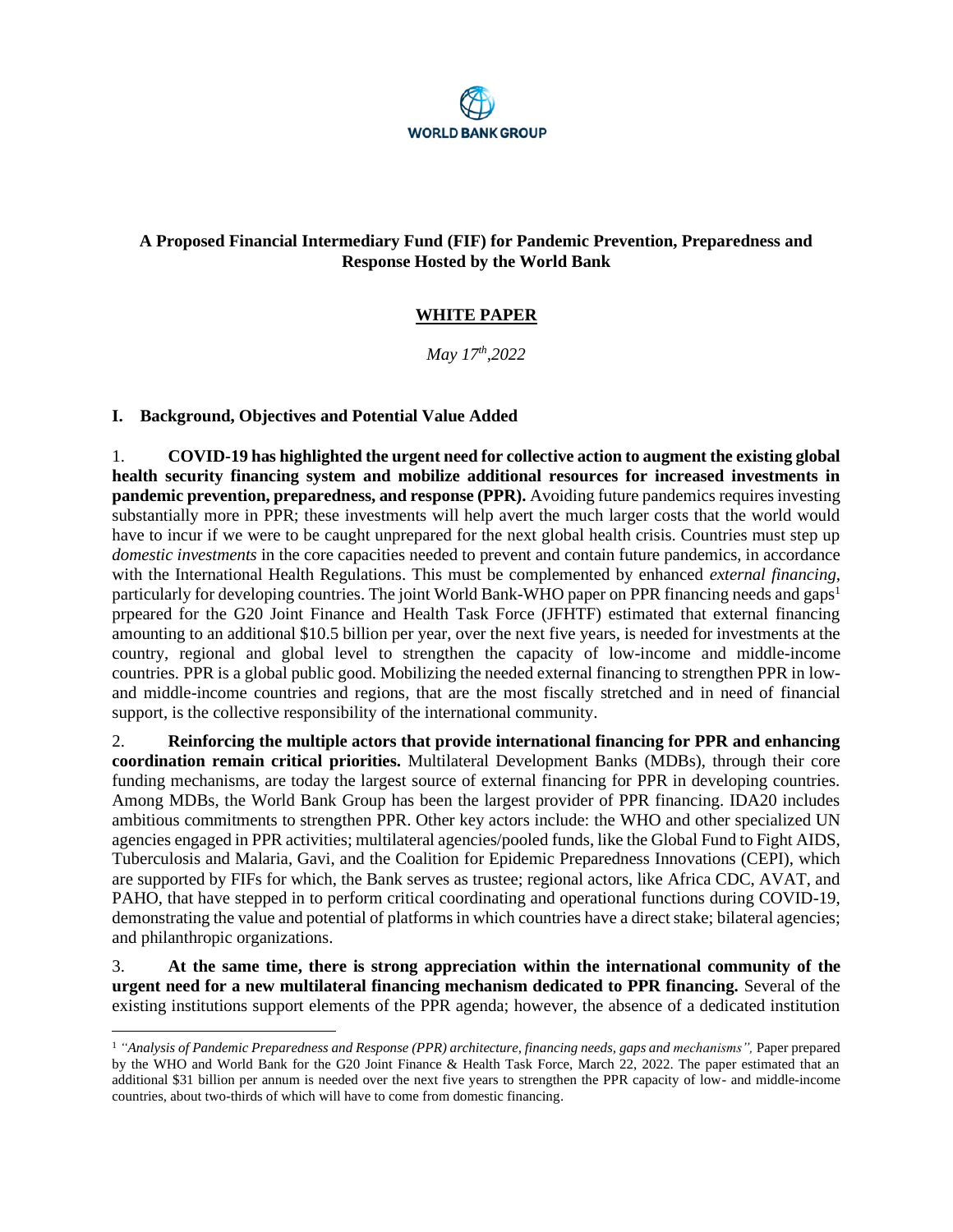for PPR means that spending on other immediate needs can take priority over equally urgent PPR investments, particularly in inter-pandemic years. A new multilateral financing mechanism would help to focus and sustain much-needed high-level attention on strengthening PPR during "peace time," complementing existing mechanisms. It could mobilize significant additional financing for PPR. With the appropriate structure and design, it could increase country investments in PPR, promote a more coordinated approach to PPR financing, and by convening key stakeholders, serve as a platform for discussion and advocacy around strengthening PPR. (Box 1 clarifies key concepts). A new financing mechanism must however be viewed as one part of the solution to increase financing for PPR. Efforts are needed, in parallel, to enhance the governance of the wider global health security and PPR ecosystem.

### **Box 1: Clarifying Concepts: Prevention, Preparedness and Response**

### **Disease outbreaks, epidemics, and pandemics**

Most disease outbreaks with pandemic potential have a zoonotic origin, caused by a pathogen spilling over from animals into humans. An **epidemic** refers to an increase, often sudden, in the number of cases of a disease in a particular area. A **pandemic** is defined as "an epidemic occurring worldwide, or over a very wide area, crossing international boundaries and usually affecting a large number of people".

### **Prevention, preparedness, and response (PPR)**

**Prevention** encompasses the systems, policies, and procedures to determine, assess, avoid, mitigate, and reduce public health threats and risks. This definition captures interventions needed to mitigate risk and reduce the likelihood or consequences of spillover events at the human, animal, or ecosystem interfaces. Such interventions frequently reside with agriculture, food, or environmental sectors, highlighting the importance of a multisectoral, "One Health" approach. However, routine health systems strengthening initiatives can also be included under the definition of PPR, as prevention and preparedness are often best supported through health systems strengthening, rather than by setting up of separate structures.

**Preparedness** refers to *ex ante* actions that help mitigate losses when a disease outbreak occurs. It includes strengthening the capacities and capabilities at community, country, regional, and global levels to prevent, detect, contain, and respond to the spread of disease, mitigating economic and social impacts.

**Response** refers to *ex-post* actions taken in response to a disease outbreak to reduce its economic, social and health impacts.

## 4. **There is an emerging consensus within the G20 and beyond that, among the various options available, a Financial Intermediary Fund (FIF) hosted by the World Bank would be the most fit-forpurpose vehicle to fill critical PPR financing gaps.**

• The idea of establishing a FIF at the World Bank to support PPR financing was originally put forward by the G20 High Level Independent Panel  $(HLIP)^2$  and explored through a finance and health working group process under the G20 Italian Presidency. The G20 Leaders in their Rome Declaration (October 31, 2021)<sup>3</sup> noted that *"financing for pandemic prevention, preparedness and* 

<sup>2</sup> *"A Global Deal for Our Pandemic Age",* Report of the G20 High Level Independent Panel on Financing the Global Commons for Pandemic Preparedness and Response, June 2021[. https://pandemic-financing.org/report/](https://pandemic-financing.org/report/)

<sup>3</sup> The G20 Leaders Rome Declaration noted the following: *"We acknowledge that financing for pandemic prevention, preparedness and response (PPR) has to become more adequate, more sustainable and better coordinated and requires a continuous cooperation between health and finance decision-makers, including to address potential financing gaps, mobilizing an appropriate mix of existing multilateral financing mechanisms and explore setting up new financing mechanisms. We establish a G20 Joint Finance-Health Task Force (JFHTF) aimed at enhancing dialogue and global cooperation on issues relating to pandemic PPR, promoting the exchange of experiences and best practices, developing coordination arrangements between Finance and Health Ministries, promoting collective action, assessing and addressing health emergencies with cross-border impact, and encouraging effective stewardship of resources for pandemic PPR, while adopting a One Health approach. Within this context, this Task Force will work, and report back by early 2022, on modalities to establish a financial facility, to be designed inclusively with the central coordination*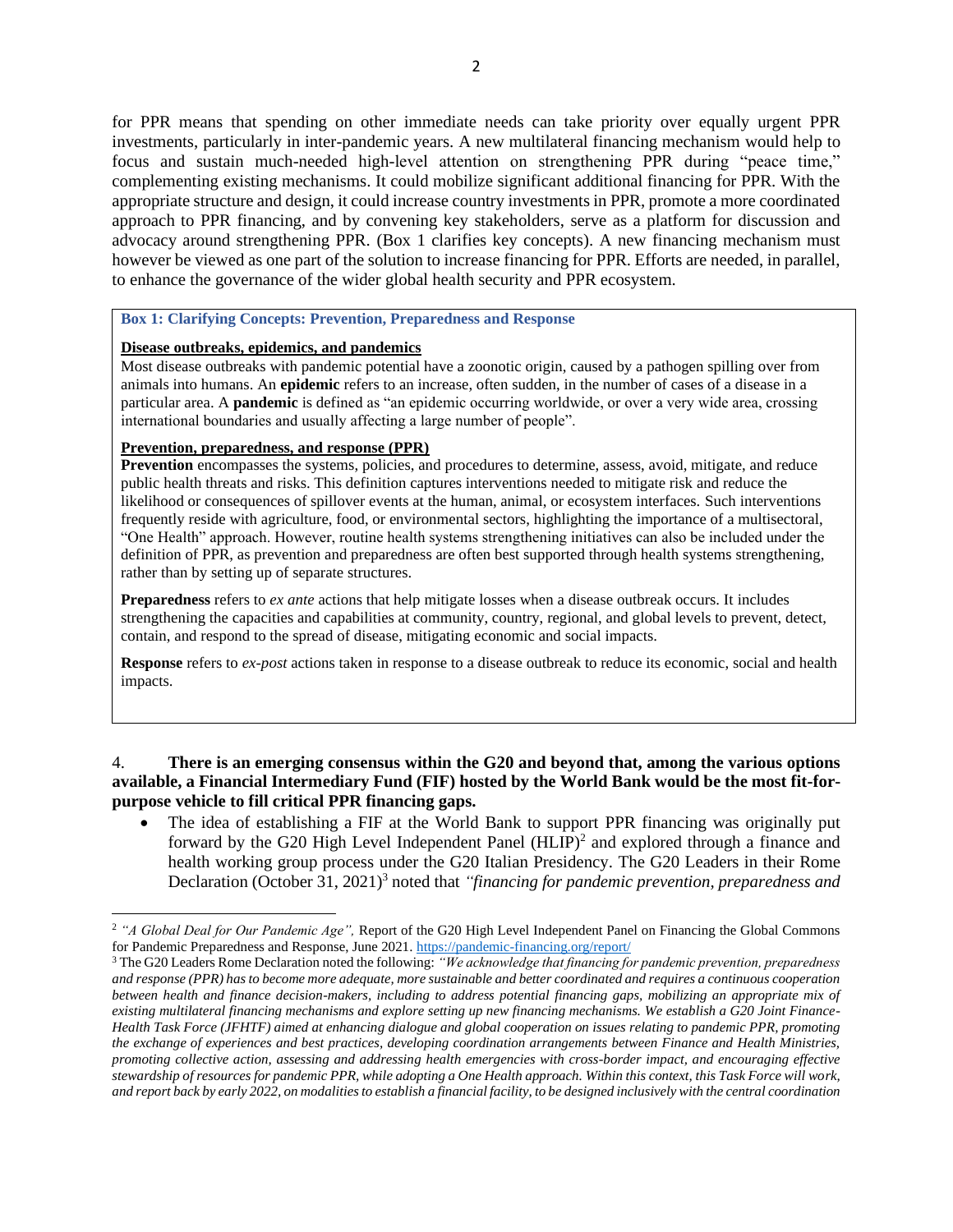*response (PPR) has to become more adequate, more sustainable and better coordinated and requires a continuous cooperation between health and finance decision-makers, including to address potential financing gaps, mobilizing an appropriate mix of existing multilateral financing mechanisms and explore setting up new financing mechanisms."* The Declaration called for the establishment of a G20 Joint Finance-Health Task Force (JFHTF) and asked that the Task Force *"report back by early 2022, on modalities to establish a financial facility… to ensure adequate and sustained financing for pandemic prevention, preparedness and response"*

- The needs and merits for a new multilateral financing mechanism and alternative modalities for the establishment of such a mechanism were discussed extensively within the G20 JFHTF, which is co-chaired by Indonesia and Italy, under the auspices of the G20 Indonesian Presidency. These discussions were supported by World Bank-WHO papers on financing needs as gaps<sup>4</sup> and on PPR financing modalities. <sup>5</sup> Following these extensive discussions and deliberations within the G20 JFHTF, the proposal to establish a FIF for PPR received broad support from G20 Finance Ministers and Central Bank Governors (FMCBG) at their meeting on April 20<sup>th</sup>; the Chair's Statement from that meeting noted the following: "*Given the support among many members to set up a FIF, the Presidency concluded that the World Bank should begin exploring the process to develop and set up a FIF, alongside discussions on potential key governance and operating arrangements, including ensuring the central role of the WHO."*
- At the Second Global Covid-19 Summit held on May 12, 2022, co-hosted by the Governments of the United States, Indonesia (holding the G20 Presidency), Germany (holding the G7 Presidency), Senegal (as Chair of the African Union) and Belize (as Chair of CARICOM), the proposal to establish a FIF at the World Bank received broad-based support.

5. **The proposed FIF can add value, along several dimensions, for contributors, recipients and implementing entities.** The FIF would provide a dedicated stream of additional, sustained funding -channeled through implementing entities -- towards critical functions to strengthen PPR in beneficiary countries, as well as at the regional and global levels. It could add value in the following ways:

- First, by channeling funds through implementing entities such as WHO and other UN agencies, the World Bank, and other MDBs, the FIF would **complement** the work of institutions already engaged in PPR, filling financing gaps, as needed, expanding their respective abilities to support capacity building at the country and regional level and potentially providing greater agility at the global level through initial bridge financing, as other sources are mobilized.
- Second, financing from the FIF could be used to **incentivize** countries to invest more in PPR, including through blending of MDB resources to further increase concessionality and matching of domestic resources.
- Third, the FIF would offer the **flexibility** to work through the World Bank, MDBs, WHO and other UN agencies, and potentially other implementing entities, drawing on the comparative advantages of key institutions in the global health system and supporting PPR needs that will continue to evolve.
- Fourth, by bringing together MDBs and other organizations engaged in PPR financing, the FIF could help promote a more **coordinated and coherent approach to PPR** strengthening among the actors

*role of the WHO, G20-driven and engaging from the outset low- and middle-income countries, additional non-G20 partners and Multilateral Development Banks, to ensure adequate and sustained financing for pandemic prevention, preparedness and response."*

<sup>4</sup> *"Analysis of Pandemic Preparedness and Response (PPR) architecture, financing needs, gaps and mechanisms",* Paper prepared by the WHO and World Bank for the G20 Joint Finance & Health Task Force, March 22, 2022.

**<sup>5</sup>** *"PPR Financing Modalities",* Paper prepared by the World Bank and WHO for the G20 Joint Finance & Health Task Force, March 29, 2022. See also, "*WHO White Paper Consultation: Strengthening the Global Architecture for Health Emergency Preparedness, Response and Resilience",* May 4, 2022, which specifically highlights the need for a FIF.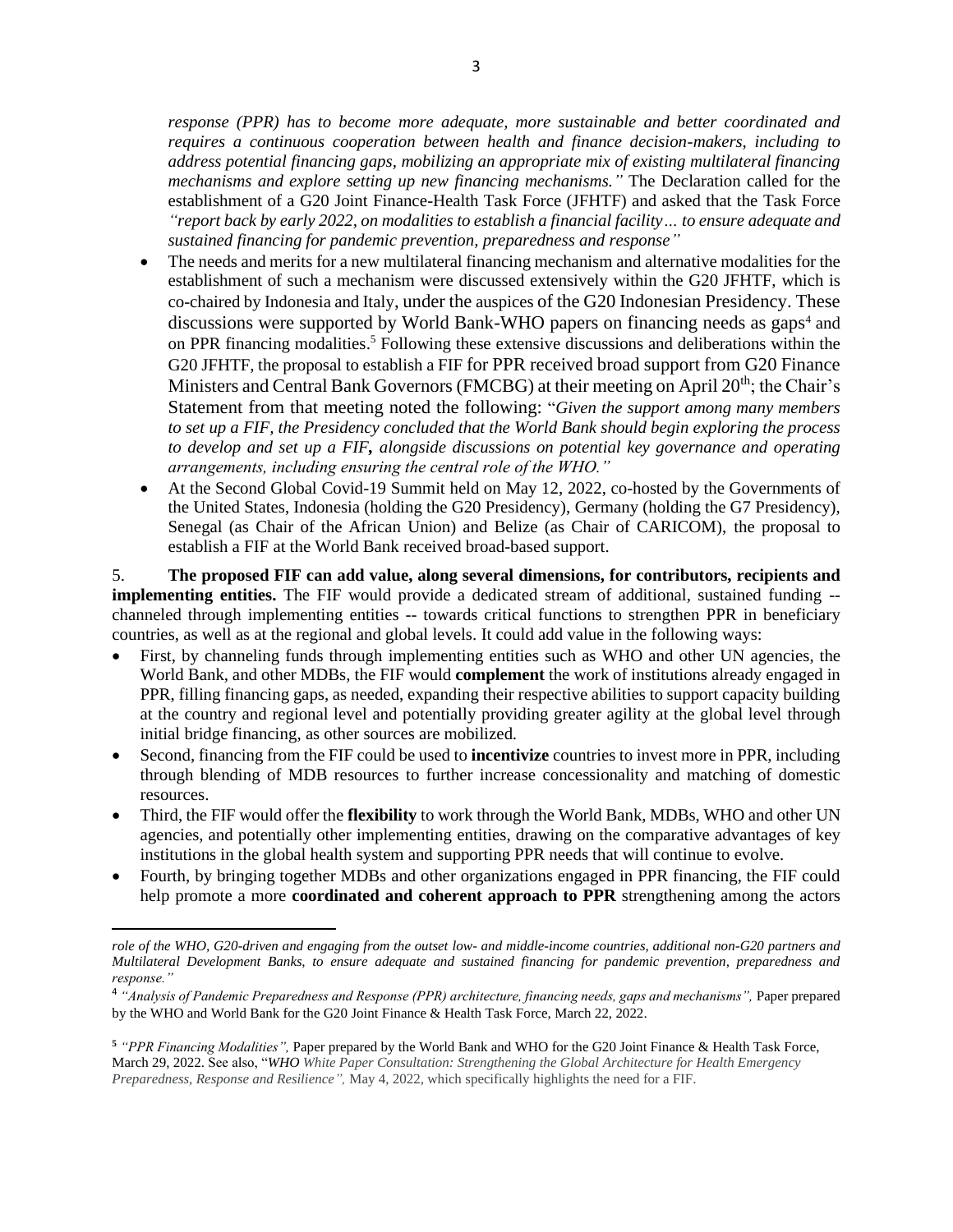participating in the FIF by linking financing with existing, country-level planning processes, thereby also reducing transactions costs for client countries. More coordinated support also creates conditions for a more systematic dialogue about domestic financing for PPR.

• Fifth, by offering flexibility to mobilize non-ODA resources, including from philanthropies, the FIF could help bring further **additionality** in financial resources, expanding the pool of funding available for PPR.

6. **The following key principles would underpin the FIF's design**: First, it would *complement* the work of existing institutions that provide international financing for PPR. Second, resources mobilized for the FIF would *add to, and not substitute for, existing ODA* for global public health and other priorities. It would be designed to *catalyse* funding from private, philanthropic, and bilateral sources. Third, it would have the *flexibility* to work through existing institutions engaged in PPR financing; this would enable it to promote coordination among exiting institutions and serve as an integrator rather than become a new silo that only furthers fragmentation. It would also have the flexibility to adjust over time as needs and the institutional landscape evolves. Fourth, it would be able to *incentivize countries* to increase financing for PPR. Fifth, it would be designed to reflect *inclusivity*, while ensuring *streamlined and efficient governance and operating procedures.* 

7. **Given the legitimate concerns that have been raised around fragmentation of the global health finance architecture, it is important to note that a new FIF, hosted by the Bank, would not entail the creation of a new standalone institution that would add to further fragmentation.** The FIF would be designed to draw on existing institutions, building on their respective comparative advantages.

8. *Financial contributions.* The United States Government has announced a contribution of \$450 million towards this proposed FIF for the US fiscal year ending September 30, 2022, and it has signaled its intent to channel additional funds in the coming years; the European Commission has announced a contribution of \$450 million; Germany has announced a contribution of Euros 50 million; and the Wellcome Trust has announced a contribution of GBP 10 million. Several other donors have also signaled their interest.

# **II. Focus Areas for Financing**

9. **The FIF would allocate additional financing where investments are most urgently needed to bolster PPR, plugging key capacity gaps at all levels – as identified by the G20 HLIP report as well as by the World Bank-WHO paper prepared for the G20.** Although financing priorities are dynamic, will evolve over time, and will ultimately be determined by the FIF's governing board, recent analysis on needs and gaps points to need for financing to support PPR at all levels. The FIF could immediately start by providing financing to strengthen country-level capacity in the areas of prevention, detection, and response with a focus on low- and middle-income countries that are most in need of support; build regional capacity for PPR functions; strengthen global PPR functions; and support TA, analytics, learning and convening:

- **Strengthen country-level PPR capacity** by plugging capacity and capability gaps at country and local level in *core domains listed by the International Health Regulations (2005)* and the OIE International Standards*,* including: 1) disease surveillance; 2) laboratory systems; 3) emergency communication and management; 4) community engagement. Needs will be contextual and country-specific, and financing priorities would be based on country-driven assessment and coordination efforts and guided by the plans and priorities of beneficiaries and One Health principles.
- **Build regional and global capacity:** Expand financing to regional and global institutions across multiple domains, including surveillance, reporting  $\&$  information sharing, shared public health assets, regulatory harmonization, and capacity for coordinated development, procurement and deployment of countermeasures and essential medical supplies. Progress in these areas will require supporting capacity of existing global/regional institutions and building dedicated PPR entities, such as the one proposed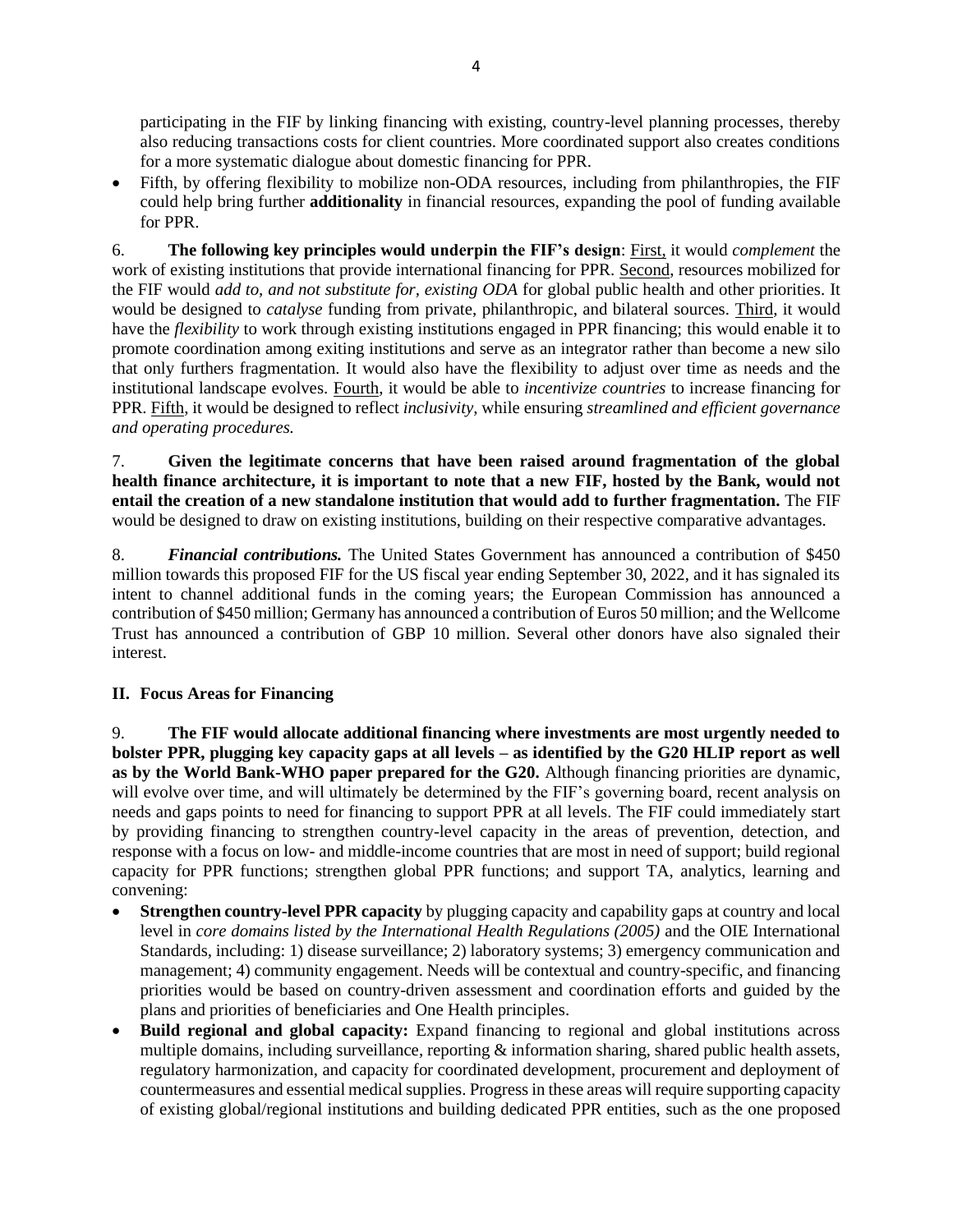by the African Union in October 2021, modeled on the European Health Emergency Preparedness and Response Authority.

• **TA, analytics, learning and convening:** Financial support to countries and regional/global institutions should be complemented by activities to elevate the PPR agenda, support cross-country learning, and promote collective accountability. This could include peer-to-peer learning, learning events, targeted technical assistance, systematic monitoring of PPR capacities and domestic spending on PPR, etc.

### **III. Proposed Organizational Structure and Design Features**

### 10. **In line with the organizational structure of other FIFs, the structure of the proposed FIF would be organized around four main elements -- a governing board, a secretariat, a trustee, and the FIF implementing entities – as outlined below.**

- An independent **governing board** would serve as the FIF's decision-making body, with responsibility for setting the strategic direction, governance and operational modalities, and work program of the FIF, and for making funding decisions. The governing board could be informed by technical advisory bodies, like a technical advisory council and/or scientific/technical advisory panel, to bring in technical expertise from the WHO as well as other specialized health expertise, as needed.
- At the heart of each FIF is a type of trust fund (TF) for which the World Bank serves as limited **trustee<sup>6</sup> ;** the Bank would serve as limited trustee for the proposed FIF. The World Bank is trustee for all 27 existing FIFs, building on a well-established financial, investment management and accounting platform developed by the World Bank over the past three decades, as well as experienced specialized legal and treasury services. When a FIF is established an initial term for the trust fund is agreed, and this can be subsequently extended with the consent of the governing board and the World Bank.
- Administrative functions, including support to the governing board in the delivery of its roles and responsibilities, would be performed by a **secretariat** housed at the World Bank. The Bank currently houses two-thirds of FIF secretariats (18 secretariats). Secretariat staff would be World Bank employees, subject to Bank rules and reporting lines. To incorporate technical expertise from the WHO, the international organization responsible for pandemic preparedness, the secretariat could consider including seconded expert staff from the WHO, as appropriate.
- The FIF would transfer resources to a set of agreed **implementing entities,** which are the operational arms of the FIF, to carry out the FIF's work program at country, regional and global level. A core feature of FIFs is that implementing entities carry out FIF-funded activities using their own policies and procedures, including for project preparation, appraisal, supervision, and monitoring. It is proposed that in its initial phase, the implementing entities for this proposed FIF include MDBs engaged in PPR, the WHO, and other relevant UN agencies. However, other entities could be included, should the FIF's founding donors so determine.

11. **The World Bank is expected to play three roles in the proposed PPR FIF, drawing on its financial and program management, operational and legal expertise and experience in establishing and managing FIFs:** (i) as trustee, where the World Bank would hold and transfers donor funds to external entities based on instruction of the FIF governing body; (ii) secretariat, where the World Bank would provide program management and administration services to the FIF and support its governing body; and (iii) implementing partner, where the World Bank Group entities, along with other implementing entities, would appraise and provide implementation support for FIF-financed projects.

<sup>&</sup>lt;sup>6</sup> The World Bank's trustee role in FIFs is "limited" from a fiduciary point of view. Its oversight responsibilities end when funds are transferred to eligible implementing entities who then become accountable for the oversight and use of funds in line with their own policies and procedures.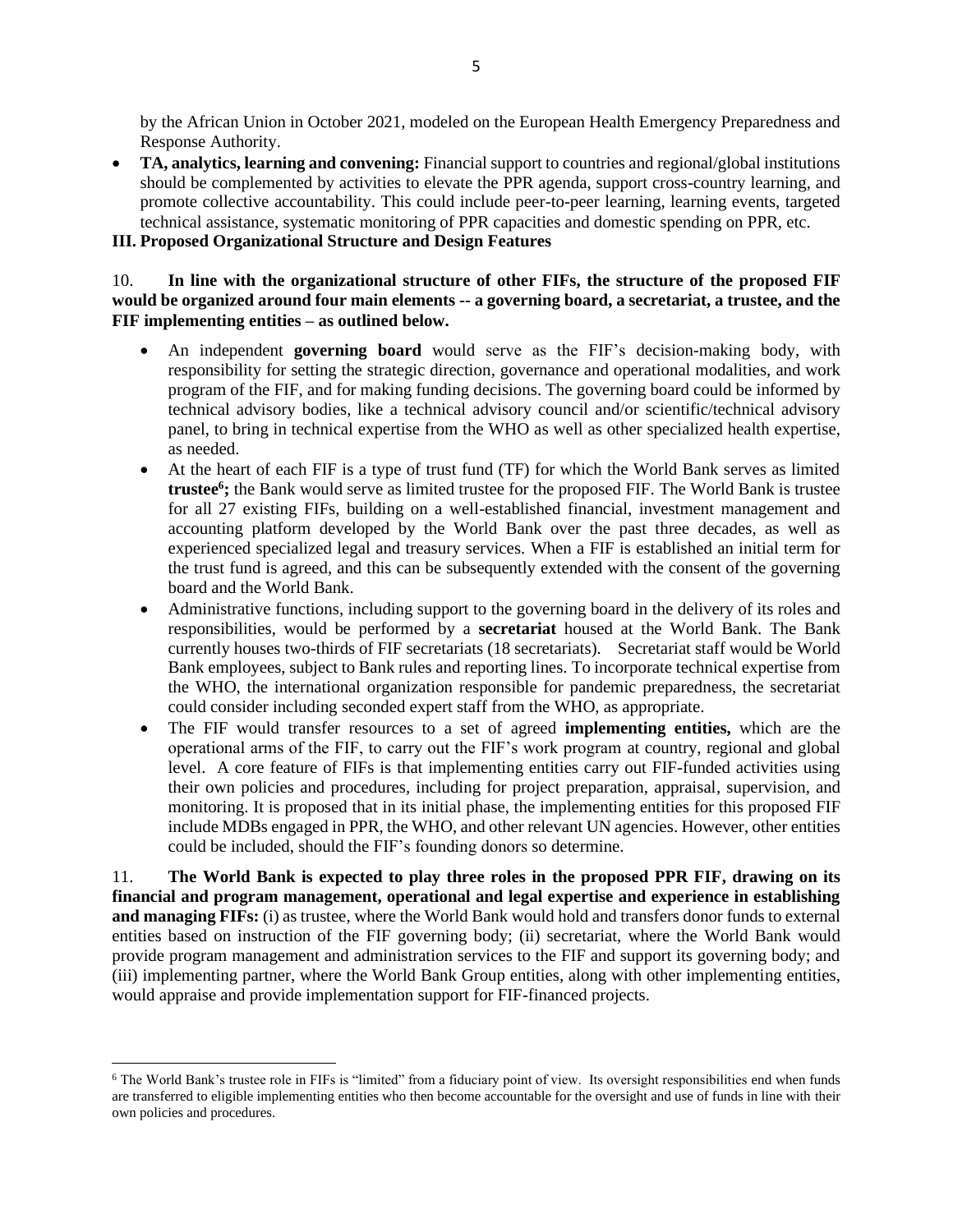12. **Within these standard structural parameters, the proposed FIF would build on the existing global health architecture for PPR, including the IHR (2005) and associated monitoring mechanisms, ensuring a central role for the WHO to contribute its technical expertise to the FIF's design and operations.** The FIF will draw on and incorporate technical expertise and guidance from the WHO, and other global and regional leaders. Further, it will explore linkages with the G20 JFHTF and any new global health-finance coordinating platform. Figure 1 below illustrates what the structure of the proposed FIF could look like.

#### **Figure 1**

#### Illustration of PPR FIF Based on Key Characteristics of Financial Intermediary Funds



### **IV. Governance**

13. **The proposed FIF would have its own, independent governing board, which would carry out its duties based on an agreed governance framework.** The governance framework would be designed and negotiated among the FIF's founding donors, implementing entities and the World Bank, and endorsed by the governing board, so that it is in place when the FIF is opened for business. In line with other hosted FIFs, the governance framework would be guided by two overarching principles: first, the FIF's governing board would operate independently from the governance of the host institution (i.e., the World Bank, in this case), and second, the FIF would have a governance structure that balances inclusivity with simplicity and efficiency, to support streamlined and efficient decision-making and implementation.

14. **The composition of the governing board of the proposed FIF, the roles/responsibilities of members, the preferred decision-making process, and how to ensure that the governing board will be appropriately informed by technical expertise, are matters that would ultimately be decided by the founding donors, drawing on input from a broad-based consultation process**. Existing practices/arrangements followed by FIFs are illustrated below to indicate available options for the proposed FIF.

### *Governing board*

15. **The FIF's governing board would comprise decision-making members and non-decisionmaking members or observers.** At a minimum, decision-making members would include the donors to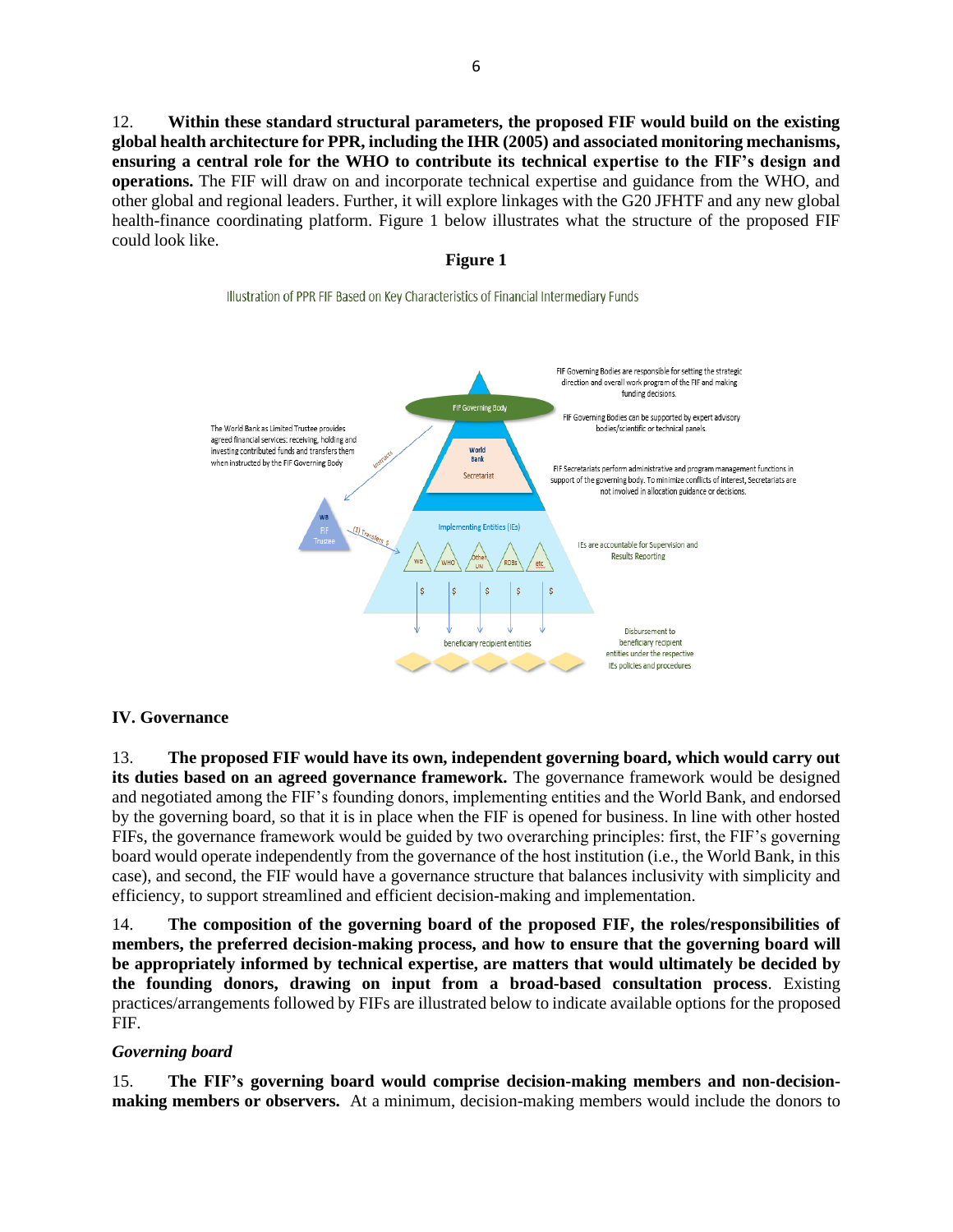the FIF. 7 In some FIFs, this is limited to donors who make contributions above a specified threshold. In the majority of FIFs for which the World Bank houses the FIF secretariat, representatives of recipient countries/regions are represented on the governing board. They could serve either as decision-making members or as observers, depending on a determination on how best to manage real or perceived conflicts of interest between those deciding on funding allocations and those receiving funds as final beneficiaries (see below).

16. **The governing board would have a Chair or co-Chairs, either selected from among the decision-making members or appointed as an independent Chair with no organizational affiliation.** In line with governance best-practice, Chairs/co-Chairs typically serve fixed terms, although these can be renewed. Consistent with best practice, Chairs do not have decision-making rights. Where Chairs are selected from among the decision-making members, another representative from that organization or constituency then participates and serves in the decision-making capacity.

## *Decision-making*

17. **Following the practice used by other FIFs, and in keeping with the spirit of FIFs as multilateral partnership programs, FIF decision-making would be made by consensus, although unanimity would not be required**. In consensus-based approaches, the Chair(s) seek broad agreement among stakeholders, working together to find mutually acceptable solutions where disagreements surface and / or allowing stakeholders to express descent without blocking decisions. This approach to shared governance is in line with the underlying basis of FIFs as vehicles for collective action and has been a core principle of FIF governance since the first FIF was established in 1992. This is also in line with the consensus approach to multilateral decision-making more generally and is familiar to the sovereign states which sit on FIF governing bodies. In the event consensus is not possible, most FIFs allow for a decision to be made on the basis of a formal vote.

## *Observers*

18. **Per standard practice, the FIF's governing board would include non-decision-making members, as observers.** Observers typically have the necessary access and opportunity to contribute to all key discussions in FIF governing boards except final decision-making, particularly around funding allocations and matters pertaining to such allocations**.** The rationale for the latter is to avoid real or perceived conflicts of interest between those who decide on funding needs/allocations and those who receive funding, either as implementing partners or as final beneficiaries. At a minimum, observers would include the FIF secretariat and the World Bank in its role as FIF trustee, ensuring they are available to the governing body as needed. Other entities typically serving as observers include the FIF's implementing entities, including, in this case, the WHO. Where representatives of recipient countries don't serve on the governing board as decision-making members, they are typically included as observers, in most cases following the constituency-based approach described above.

19. **Representatives from the G20JFHTF or its secretariat, and/or from any other G20 joint finance and health coordination platform, should it be established in the future, could be included as observers on the FIF's governing board to ensure the necessary linkages with the G20's finance and health coordination efforts.** As observers, these representatives could inform discussions by the FIF's governing board, for example, on financing gaps and priorities, as well as experiences and best practices. Box 2 provides examples of FIF governing boards that draw on expert observers and illustrates arrangements through which these experts can contribute. Further, the observer pool could be broadened out, as needed, to include other multilateral institutions, civil society organizations (CSOs) and/or the private sector.

<sup>&</sup>lt;sup>7</sup> Limited exceptions occur in the case of FIFs established as special purpose financial vehicles.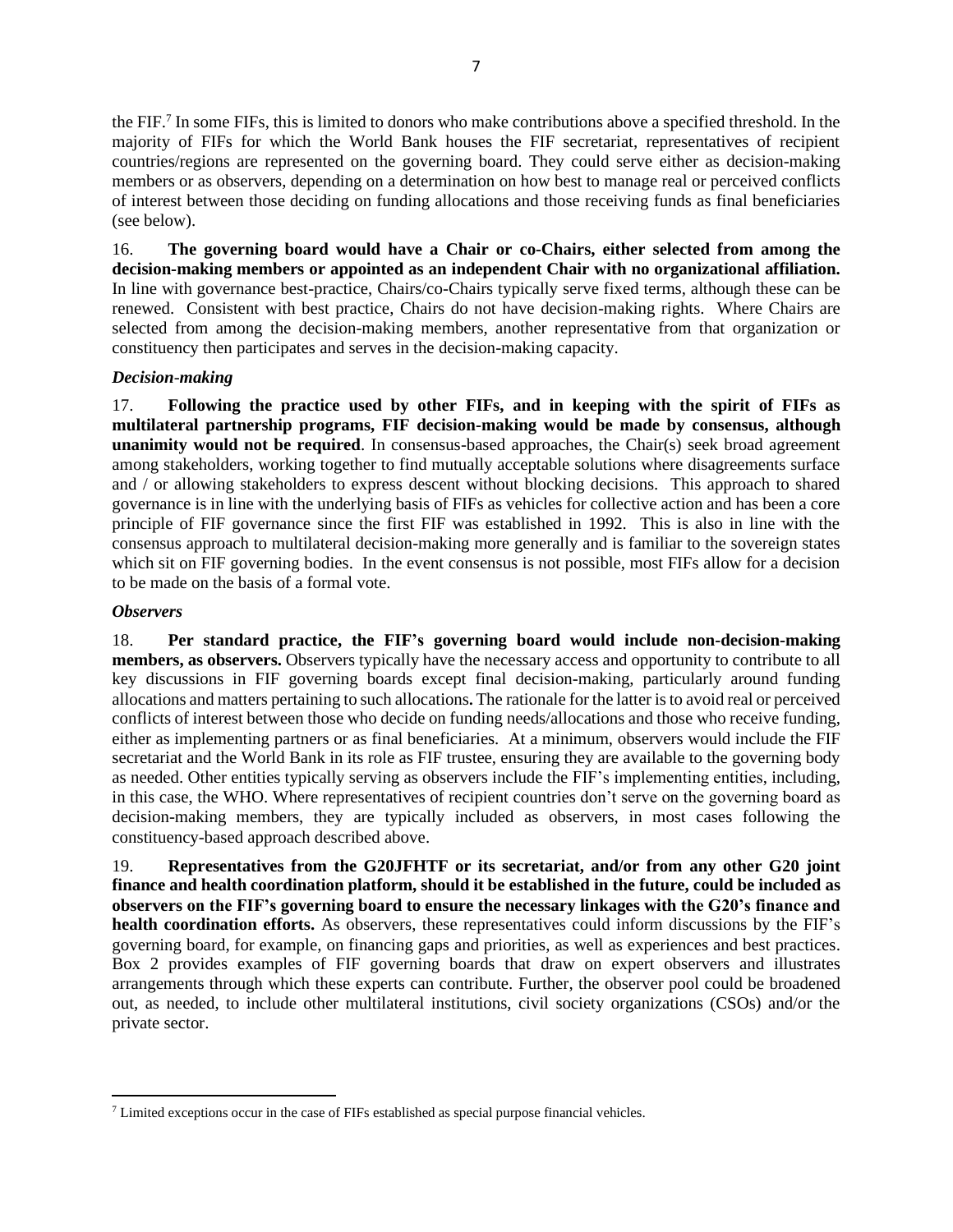#### *Balancing inclusivity with efficiency*

20. **Depending on the size of the new FIF, a constituency-based approach could be adopted to bring in broad-based representation on the governing board, while ensuring efficiency in governance and implementation.** Drawing on practices in some existing FIFs, the FIF's governing board could include constituency groupings representing donors and recipients, with the latter organized by regions. For example, the Climate Investment Funds (CIFs) governing bodies<sup>8</sup> are structured to be equally balanced between eight representatives from contributor countries (or groups of such countries) and eight representatives of eligible recipient countries (or groups of such countries). The Global Environment Facility (GEF) Council has 32 Members representing constituency groupings covering over 180 countries, with 14 Members from developed countries, 16 Members from developing countries and two Members from economies in transition. Similarly, CSO observers could be included through a constituency-based approach. Periodic reviews of the composition of constituencies would be required, including to ensure that membership within and across constituencies remains balanced, and to select the representative and alternate representative for each constituency.

#### **Box 2. Examples of How Expert Observers Contribute to FIF Governing Boards**

The governing board of the Global Concessional Finance Facility (GCFF) includes UNHCR as an observer, drawing upon the agency's expertise on refugee issues. The GCFF was established as an outcome of the International Stakeholders Round Table for the MENA Region which convened participants from 50 countries and international organizations to address challenges to countries in the Region impacted by forced displacement driven by the Syrian refugee crisis. GCFF was subsequently expanded to help address the Venezuelan refugee crisis. GCFF provides grant resources that can be blended with MDB lending to support middle-income countries hosting substantial refugee populations. The governing body benefits from UNHCR's participation as an observer. Through its participation, UNHCR provides updates to the governing body on refugee situations, outcomes of needs assessments, and ongoing national and international responses.

The Adaptation Fund (AF) was created as part of efforts to implement the Kyoto Protocol, which sets binding emissions reduction targets and was negotiated as part of the UN Framework Convention on Climate Change (UNFCCC). As such, AF meetings are open to attendance from representatives of UNFCCC Parties, the UNFCCC Secretariat, and other UNFCCC accredited observers. The Board may issue invitations to specific observers from among this broad pool to ensure representation on matters of concern to the body or agency they represent. Similarly, the Board may request observers to make presentations on matters under consideration.<sup>9</sup>

### *Expert advisory bodies*

21. **The FIF's governing board could be supported by an advisory body comprising technical experts, including from the WHO.** The boards of many existing FIFs do benefit from advisory councils or scientific/technical panels, comprising highly specialized experts. Such bodies can help ensure FIF governing boards are appraised of the latest knowledge and developments related to the issue/topic that the FIF is designed to support, and they can also help with the assessment of funding proposals. Box 3 provides examples of FIF governing boards that are supported by advisory bodies. In the case of the proposed FIF, an advisory council/technical advisory committee comprising leading experts from the WHO and other organizations or institutions, could play an important role in advising the governing board on the status of PPR capacity at country, regional and global levels, emerging lessons and priorities, and significant developments in the areas of broader PPR governance and oversight. In this way, the technical committee can help ensure that calls for proposals and their evaluation and assessment as well as results reporting on

<sup>&</sup>lt;sup>8</sup> Reference is made to the Clean Technology Fund (CTF) Trust Fund Committee and the Strategic Climate Fund (SCF) Trust Fund Committee.

<sup>9</sup> For example, during a governing board session to allocate program funding, implementing entities appear only to present and/or answer questions about funding proposals they have submitted, but are not present for discussions on proposals submitted by other implementing entities.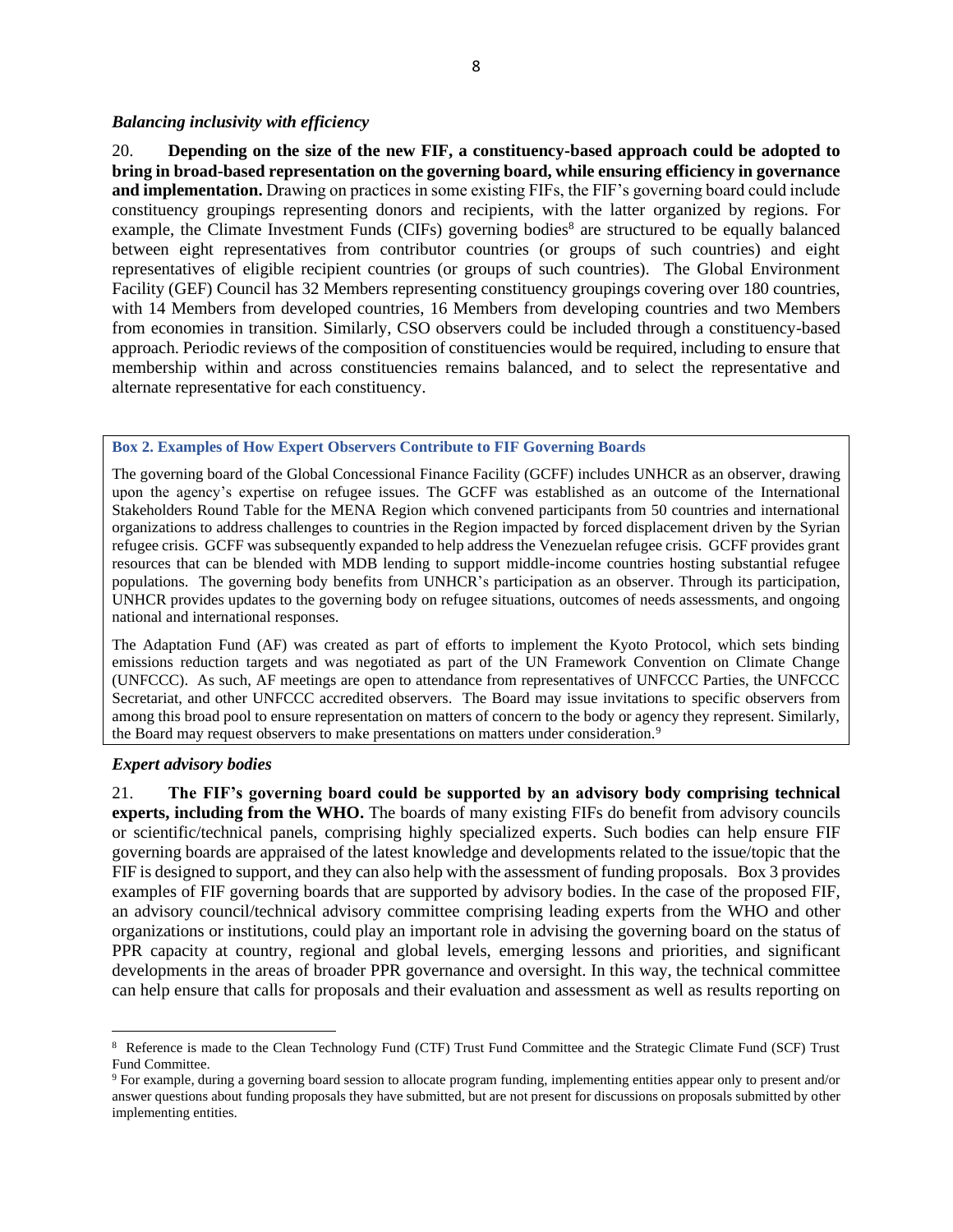funded proposals along with any adjustments needed to the FIF's operational modalities over time are aligned with the evolving global framework for PPR standards, governance, and good practice. Where there is any overlap between organizations on the advisory council/technical advisory committee and implementing entities, roles would need to be structured to minimize risks of conflicts of interest (real or perceived) in line with governance best practices.

#### **Box 3. How Advisory Bodies Support FIF Governing Boards**

The Global Agriculture and Food Security Program (GAFSP) provides grants to support the development of national agricultural and food security investment plans in low-income countries and investment in projects that are part of these plans. End-recipients must demonstrate commitment to a comprehensive approach for increasing agricultural productivity and improvements to food security. The GAFSP Steering Committee (i.e., its governing body) is supported by a Technical Advisory Committee (TAC) of up to 12 members that provides advice to the Steering Committee. TAC members are experts in agriculture and food security and provide advice on project proposals, ensuring consistency with the objectives, modalities and procedures of the GAFSP. TAC members also assess the quality assurance processes used for agriculture and food security plans of the recipient countries and regions, the level of expenditure on agriculture and food security, the conduciveness of policy frameworks and safety nets, and relative magnitude of needs, to help inform Steering Committee decisions. GAFSP Coordination Unit (i.e., secretariat) staff do not participate in the TAC and are not involved in assessing funding proposals.

The Global Infrastructure Facility (GIF) was established to promote investments in sustainable infrastructure and strengthen the pipeline of "bankable projects." In addition to capacity and project development the GIF serves as a collaboration platform. The GIF structure includes an Advisory Council, membership in which is voluntary (and unreimbursed); the Advisory Council is comprised of Governing Council members and "Advisory Partners" from institutional investors, commercial and investment banks, infrastructure finance organizations, and developers. The Advisory Council meets bi-annually and serves a convening and collaboration function, sharing experiences, promoting solutions to sustainable infrastructure and innovation and discussing current topics and trends.

### **V. Operating Modalities, Reporting and Risk Management**

22. **The World Bank will draw on good practices to ensure a streamlined and efficient operating structure and processes for the FIF as well as transparency and accountability, and with clear results indicators.** Operating modalities would be set out in the FIF's Governance Framework and Operations Manual that would be adopted by the governing board. These documents would set out, among other things, the FIF's operating principles, including eligibility, resource allocation criteria and processes, and a common approach for implementing entities to submit funding requests, reporting, disclosure and conflict of interest

### *Choice of implementing entities*

23. **Resources from the FIF will be channeled to programs/projects through a set of accredited implementing entities.** The recommended set of implementing entities for the proposed FIF will be determined through a consultative process with the founding donors and subject to the no objection of the World Bank, as FIF Trustee. As per the World Bank's FIF Management Framework (2019)<sup>10</sup>, in FIFs for which the World Bank houses the secretariat (and thereby provides the FIF its legal personality), eligible implementing entities are MDBs (including Regional Development Banks), the IMF and UN agencies. These are entities with whom most donors have separate Board-level relationships, ensuring familiarity with applicable policies and procedures and providing additional means for oversight and accountability. The inclusion of global and regional organizations, beyond MDBs and UN agencies, as FIF implementing entities is possible although it would require a World Bank policy waiver, subject to a risk-based review. It may be noted that the provision of 'direct access' in which sovereign national entities receive funding

<sup>10</sup> Financial Intermediary Fund Management Framework, World Bank, June 2019.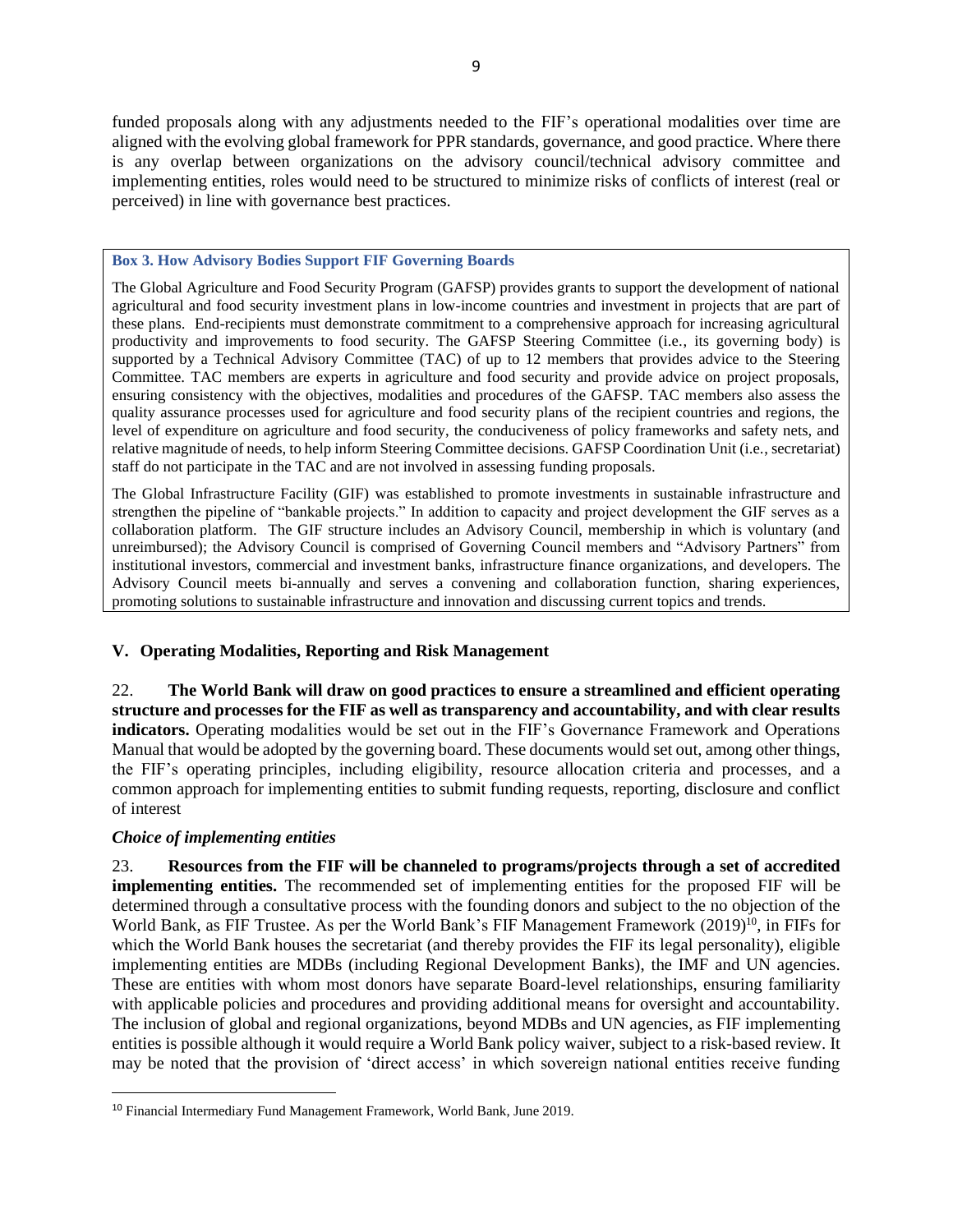directly from a FIF is not permitted in World Bank hosted FIFs. In other words, FIFs must channel funds through intermediary entities that must take responsibility, and have the capacity for, project preparation, appraisal, and supervision of projects, using their own policies and procedures.

## *Allocation of funds*

24. **The FIF could allocate funding either through regular (semi-annual or quarterly) calls for proposals to be submitted by the implementing entities or through** *ad-hoc* **calls for proposals to be submitted by the implementing entities. In both cases, the frequency and size of calls would depend on amounts contributed and when donor funds are paid into the FIF.** Regular calls provide predictability for both implementing entities and the countries in which activities will be undertaken, while *ad hoc* calls allow flexibility but can increase transaction costs (e.g., need for an "always on" Board, proposal development without clear assurances of funding availability at the time).

25. **The secretariat would issue calls for proposals, after approval by the governing board, to seek submissions by implementing entities, and screen such proposals for overall consistency with the FIF's requirements.** Decisions on funding allocations would be made and approved by the governing board, taking account of the availability of resources in the FIF as reported by the Trustee and other criteria, as agreed by the governing board and detailed in the FIF's operations manual, endorsed by the governing board. In response to the calls for proposals, implementing entities would submit funding proposals, in writing, and in accordance with the template and guidelines set out in the FIF's operations manual. The secretariat would screen funding proposals submitted to ensure completeness and overall consistency with the FIF's governance framework, operations manual, and results framework (as applicable), utilizing a process and timeline agreed upon and endorsed by the governing board.

26**. Eligible funding proposals would typically be reviewed, in detail, and assessed, by external technical experts (e.g., a technical advisory panel), for the governing board's final review and decision.** This process would use a scoring system or any other means agreed to by the governing board and laid out in the operations manual. All funding proposals reviewed by the experts, and their accompanying assessments, would be forwarded to the governing board for review and decision. The governing board would approve and award funding for proposals based on criteria established by it. These criteria would be subject to periodic review after the first call for proposals. Allocations made by the governing board would be committed and transferred by the Trustee to the implementing entity, used by the implementing entity, reported upon by the implementing entity, and returned where applicable to the FIF by the implementing entity.

### *Tracking, Reporting and Results Monitoring*

27. **The secretariat would track progress based on reports submitted by the implementing entities, and compile regular reports based on individual progress reports received from implementing entities during the reporting period.** In addition, the Trustee would submit to the governing board annual reports on the financial status of the FIF. This reporting system would help the governing board to oversee allocations and achievement of outputs and outcomes for FIF-financed activities.

28. **Each funding proposal submitted by an implementing entity would have a results framework,**  which the implementing entity would be responsible for tracking, monitoring, and reporting, based on a format endorsed by the governing board. In addition, if the FIF includes an overarching results framework at the partnership level, this would need to be endorsed by the governing board. Each funding proposal would then need to link project-level indicators with the overall results framework. Implementing entities would track, monitor, and report on progress.

# *Risk Management*

29. **Each implementing entity would be responsible for the management of risks associated with the respective projects and programs implemented by them, and reporting on such risks and**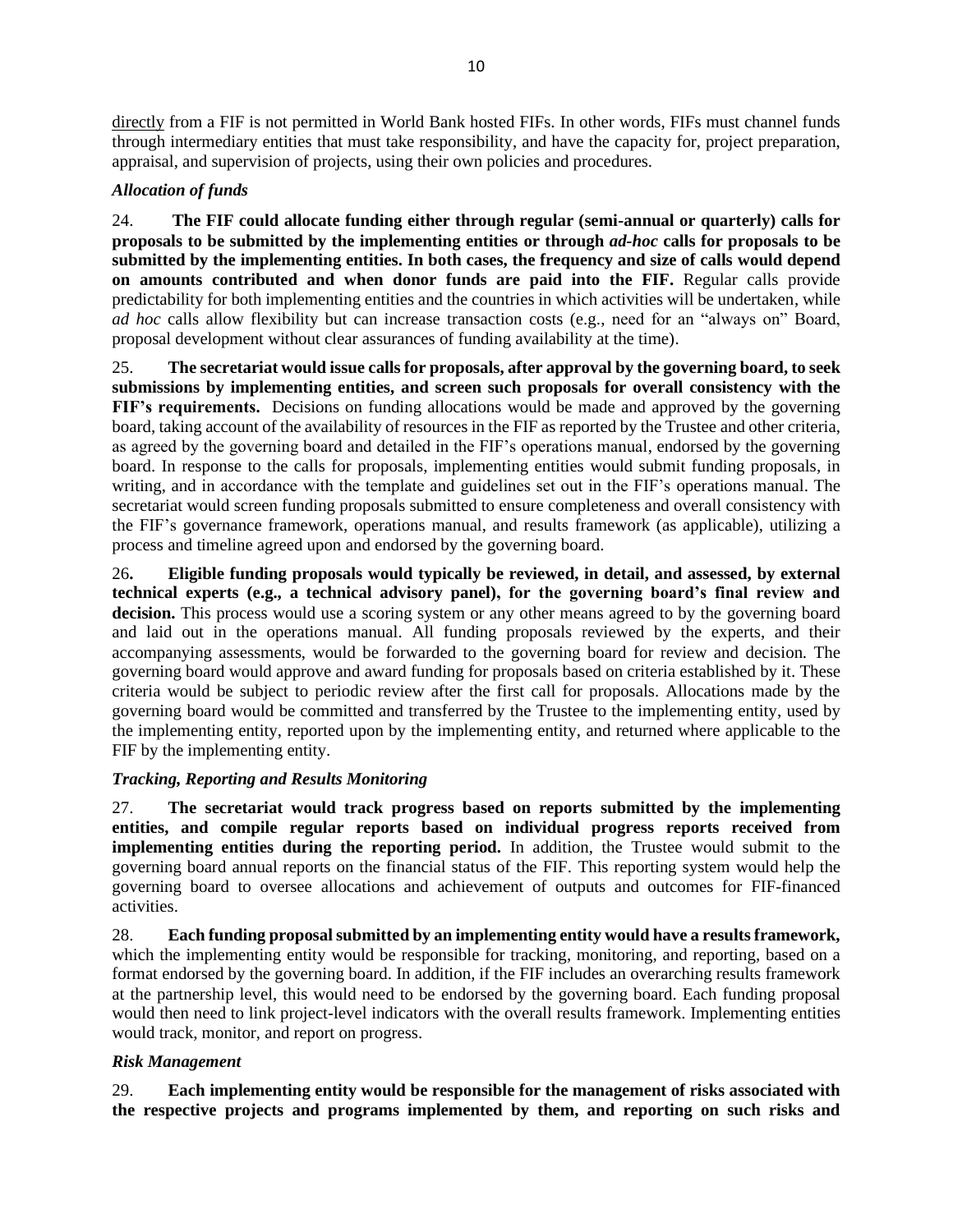**mitigation measures, as appropriate, as part of its progress and results reporting.** The Trustee would manage financial risks associated with administration of the FIF and its resources until such time as they are transferred to implementing partners or returned to contributors in accordance with the provisions of the Contribution Agreements. The governing board would have oversight of the risk management approach and risk appetite at the portfolio level.

# *Flexibility to adjust, over time*

30. **Once established, FIFs naturally evolve in response to new opportunities, lessons learned and other changes in the environment**. When considering significant changes or a restructuring, risks need to be assessed and managed in the same way as they are when a FIF is first set-up. This includes ensuring the proposed approach is in line with risk appetite of the FIF's participants and that all parties agree to continue in their roles in the FIF under the new structure, including donors and the World Bank. In the case of the World Bank a so-called "lifecycle review" will be undertaken to assess the impact of any proposed restructuring on each of the World Bank's roles within a FIF.

31. **The proposed FIF would incorporate strong transparency and accountability criteria, with full buy-in from implementing entities where much of the monitoring and reporting burden would fall.** In line with good practice, the FIF's governance framework, operations manual, contribution agreements signed with contributors, financial procedures agreements signed with implementing entities, financial and progress reports, and other reviews and evaluations would be made publicly available.

# **VI. Financing**

32. **Contributions to the FIF would be voluntary**. As per the World Bank's FIF Management Framework (2019), setting up the new FIF requires donors to commit to large scale financing (with at least three donors, and a minimum amount totaling US\$200 million, at inception) and financial sustainability to meet the criteria set out in the Framework. These criteria have been met. It is imperative that FIF financing be truly additional, and not merely take existing resources from other important development priorities, and that it be sustained. In the near term, the viability of the proposed FIF will depend primarily on ODA and the robust initial pledges from founding donors. Over the longer-term, sustainable financing will be needed to ensure that the FIF and PPR efforts remain financed as a high priority.

33. **On the replenishment process, this would depend, among other things, on the size of the FIF.**  Smaller FIFs are typically replenished on an *ad hoc* basis. Regular replenishment cycles become more common in larger, more established FIFs but have been considered in smaller FIFs where "strategy outlook cycles" exist (e.g., five-year strategies) as a means to tie funding to strategy.

34. **For the sake of simplicity and to get the new FIF off the ground as quickly as possible, it is proposed that the FIF be set up on a grants-in/grants-out basis.** Most FIFs provide concessional financing on a grants-in / grants-out basis, with donor contributions received as grants and funding provided to implementing entities on a grant basis. This includes health-sector FIFs. Grants can provide fully concessional project financing or concessional boosts to other instruments in the implementing entities' toolkits (e.g., core lending in the case of the MDBs). In some cases, grants are also used to encourage complementary funding, in which implementing entities mobilize additional resources from other sources to be used alongside grant funding from the FIF. More complex financing structures exist in a limited number of FIFs and require a substantial due diligence process before the World Bank agrees to provide trustee services.

# **VII. Questions for Feedback and Next Steps**

35. Given the urgency to start scaling up investments to strengthen the capacity of low- and middleincome countries to prevent and prepare for future global health crises, this FIF is being developed within